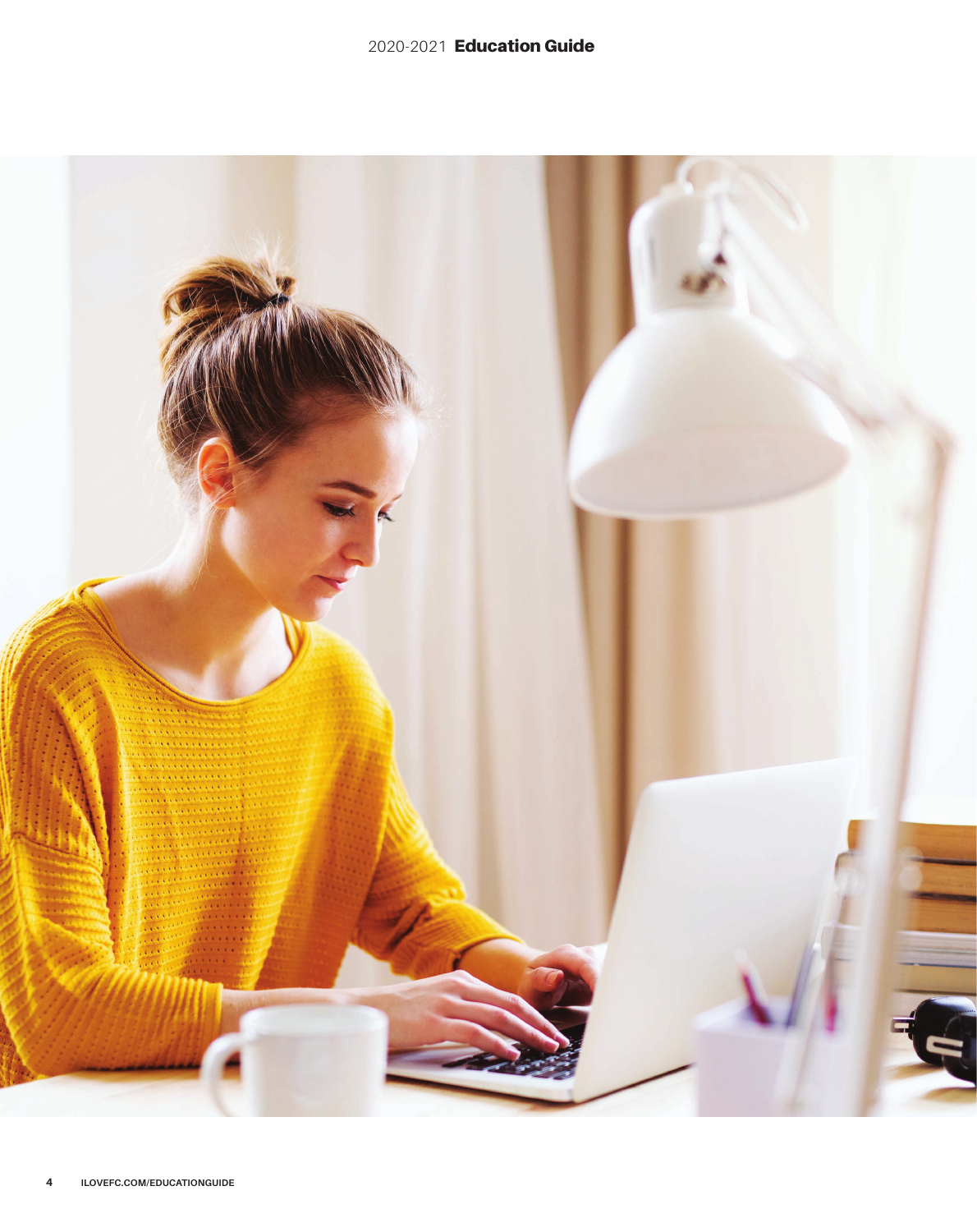## **New Landscape** Adapting to the Fourth Industrial Revolution

## Rick Branson

*EXECUTIVE DIRECTOR* CONNECTICUT ASSOCIATION OF INDEPENDENT SCHOOLS (CAIS)

> **I** n January 2020, I was kicking around an idea for this article that had the working concept of "Education in the Fourth Industrial Revolution." In February, the article gained some shape when I spoke on the topic.

 By the time the deadline was becoming real enough that I put words on a computer screen, Covid-19 had shuttered schools in Connecticut, closed restaurants and prompted a recommendation for public gatherings to be limited to 10 people. Within this reality, I looked back at my notes about the context for the Fourth Industrial Revolution. What would define it and give it shape, and what would be its attributes?

I had no intention of writing this as a first-person essay, and I hope you will pardon me for doing so, but things felt very real and personal in March when I looked at what would define the Fourth Industrial Revolution.

 As background, we commonly recognize the First Industrial Revolution as one of harnessing steam power for mechanized production and the Second as utilizing electricity for mass production. The Third was often thought of as an information revolution using digital power. The Fourth Industrial Revolution is then one of a fusion of technologies at an incredible velocity.

 Here was a working list of the qualities for the Fourth Industrial Revolution I had gleaned from futurists, economists and educators: Smart technology, artificial intelligence, big data, augmented reality, blockchain, internet of things, automation, mobile

supercomputing, intelligent robots, self-driving cars, neuro-technological brain enhancements, genetic editing, quantum computing, 3-D printing and more.

 But authors also said the Fourth Industrial Revolution would be shaped by rapid population growth, climate change, growing inequity and pandemic illness. That last one certainly resonated.

The question for us as educators is: What does it mean for students who will be part of this epoch, this definable moment of time? Our collective experience in the spring of 2020, and the presence of a pandemic, give us some fairly tangible insights.

History suggests that with each industrial revolution, new technologies or innovations came on line, and those new technologies or innovations caused disruption to the world economy, to the role of workers, and to the education of people who became those workers. In fact, at times education has been the industrial process that produces workers for the needs of industry.

It may be trite to say now, but the World Economic Forum in 2016 stated that 65 percent of students entering primary school will work in a job that doesn't exist yet. If that is true, and it likely is, then education has to mean so much more than it has meant previously. The value is not in a teacher who has memorized information and processes, teaches those bits of information and processes, and successful students who can repeat those back at a rate of 92% accuracy on a test.

Munozovepi Gwata, founder of Kukura Capital,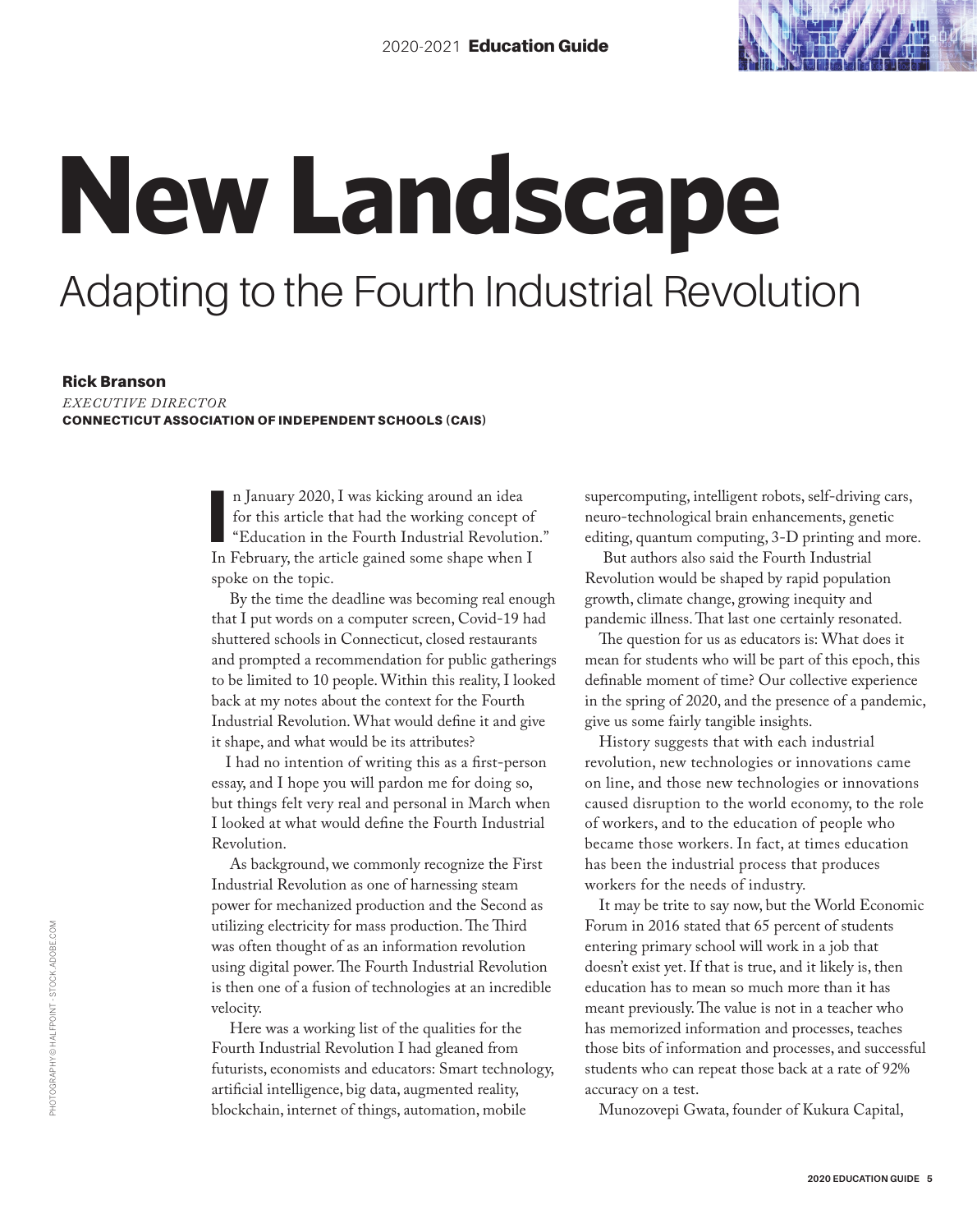"While we might well focus on the changing educational landscape for students, the success lies in the work of our teachers and their design capabilities, their innovation and their collaboration." wrote about rethinking three things in the Fourth Industrial Revolution, including education. In a piece published by the World Economic Forum on August 5, 2019, Gwata wrote: "Traditionally education has been monodisciplinary, and the further a person went along in their studies, the more focused and narrowed those studies became."

I think most of us have experienced this, and yet Gwata wrote that learning now needs to be more "interdisciplinary." I would add that includes stitching together social emotional

skills with higher cognitive skills and the development of technical expertise. Gwata also said that people need "in-depth knowledge" as well as a broad skill set

so they have the ability to learn in fields outside of their specialization.

 This duality of both in-depth knowledge and the ability to learn on one's own will be essential. No one will "leave school" with a complete knowledge set that will serve them throughout their careers. Further, with the need for interdisciplinary learning, independent schools and students have already "de-silo-ed" the traditional subject-center curriculum and have begun to infuse it with both social emotion and technological understanding. In my tours of independent schools, I believe this is happening.

 In the writings of the Fourth Industrial Revolution, this quote from American writer and futurist Alvin Toffler is often referenced: "The illiterate of the 21st century will not be those who cannot read and write, but those who cannot learn, unlearn, and relearn."

 I believe this means that "education" will have to promote skills and dispositions that go beyond content to providing an opportunity to innovate, think critically, solve abstract problems and integrate technology. Education will have to prepare students for viruses, among other things, that have not previously been discovered, that act differently, and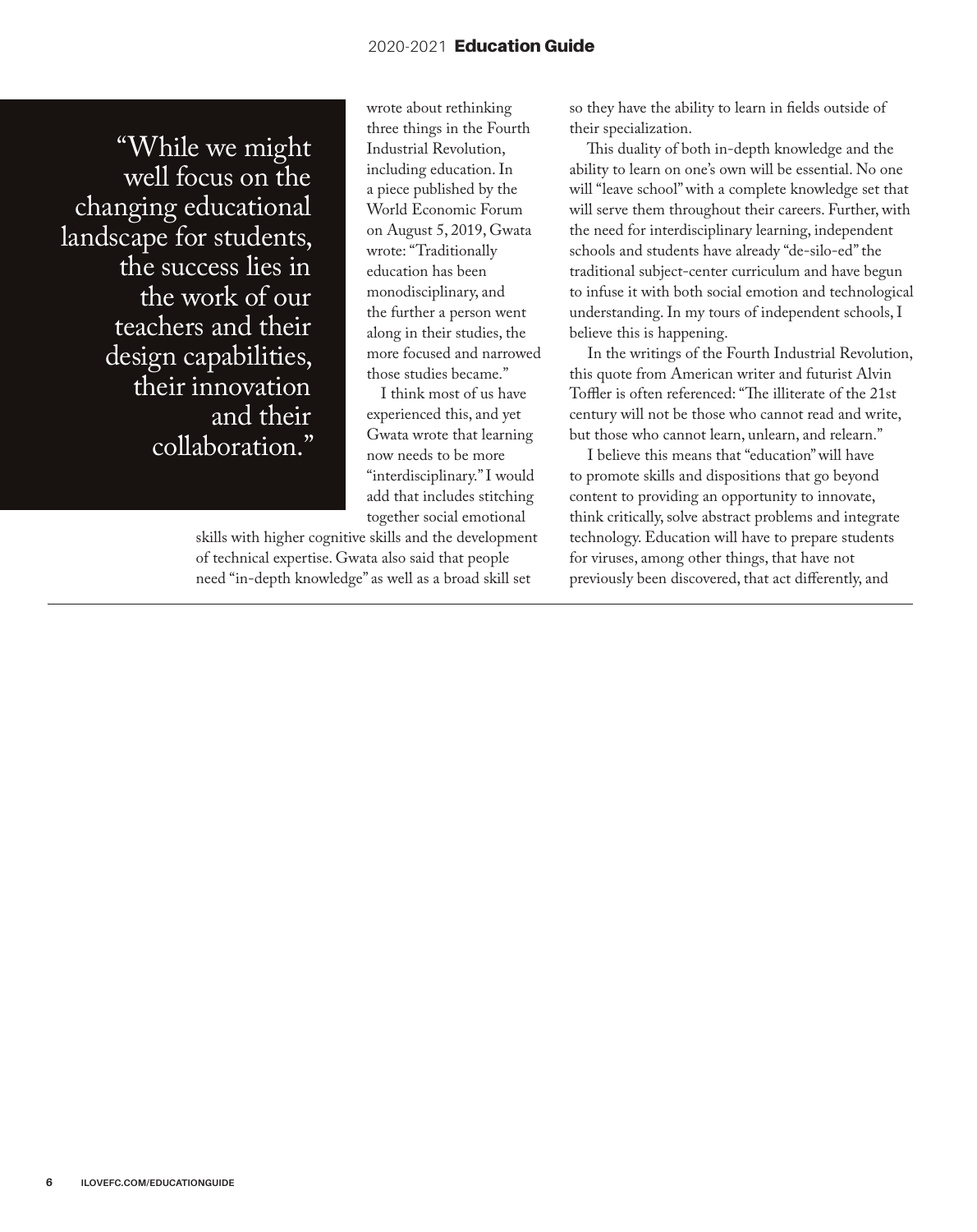that disrupt society.

 Bernard Marr in his article "8 Things Every School Must Do to Prepare for the 4th Industrial Revolution" wrote that the challenge was, "how to prepare the next generation to take advantage of the plethora of opportunities and overcome the challenges by everincreasing technological change."

 Marr wrote that we would have to redefine the purpose of education. In all industrial revolutions, education has responded to the needs of society, and in this revolution, education would not need to prepare students to "do something" but rather prepare students to "do anything."

 Further, today's students are beginning to learn anywhere and everywhere. This goes beyond the early, experimental days of "distance learning" where we simply digitized 19th and 20th century educational practices. Early programs standardized content so it could be delivered to lots of people, cheaply. Now we will have to call upon distance learning to aid students and teachers working together to help both be designers of education and thus design the education for an individual student. Independent schools were well-prepared for this new landscape, and already

engaged in it, and leapt into the opportunity Covid-19 mandated.

 Distance learning, or the more appropriately called "Continuity of Learning," meaning it moves easily in and out of classrooms, on and off campuses, must help students develop the essential future skills necessary to use technology (e.g., blockchain) to address world problems (e.g., pandemic response) such as creativity, empathy, ingenuity, entrepreneurship and collaboration. And it needs to provide students the opportunity to use them across continents and time zones and to provide a dynamic and responsive platform for meaningful interaction.

 This also means helping students see their investment in themselves and student peers is not just to help a tech company boost its IPO, or develop better algorithms to sell products. In our post-Covid-19 days we want students to invest their skills and talents, their time and their passion into helping all of us succeed in a time that we cannot yet imagine, but perhaps they can.

 The Fourth Industrial Revolution marks a time of rapid innovation that changes the business we do and how we do it in schools. It also marks a time of